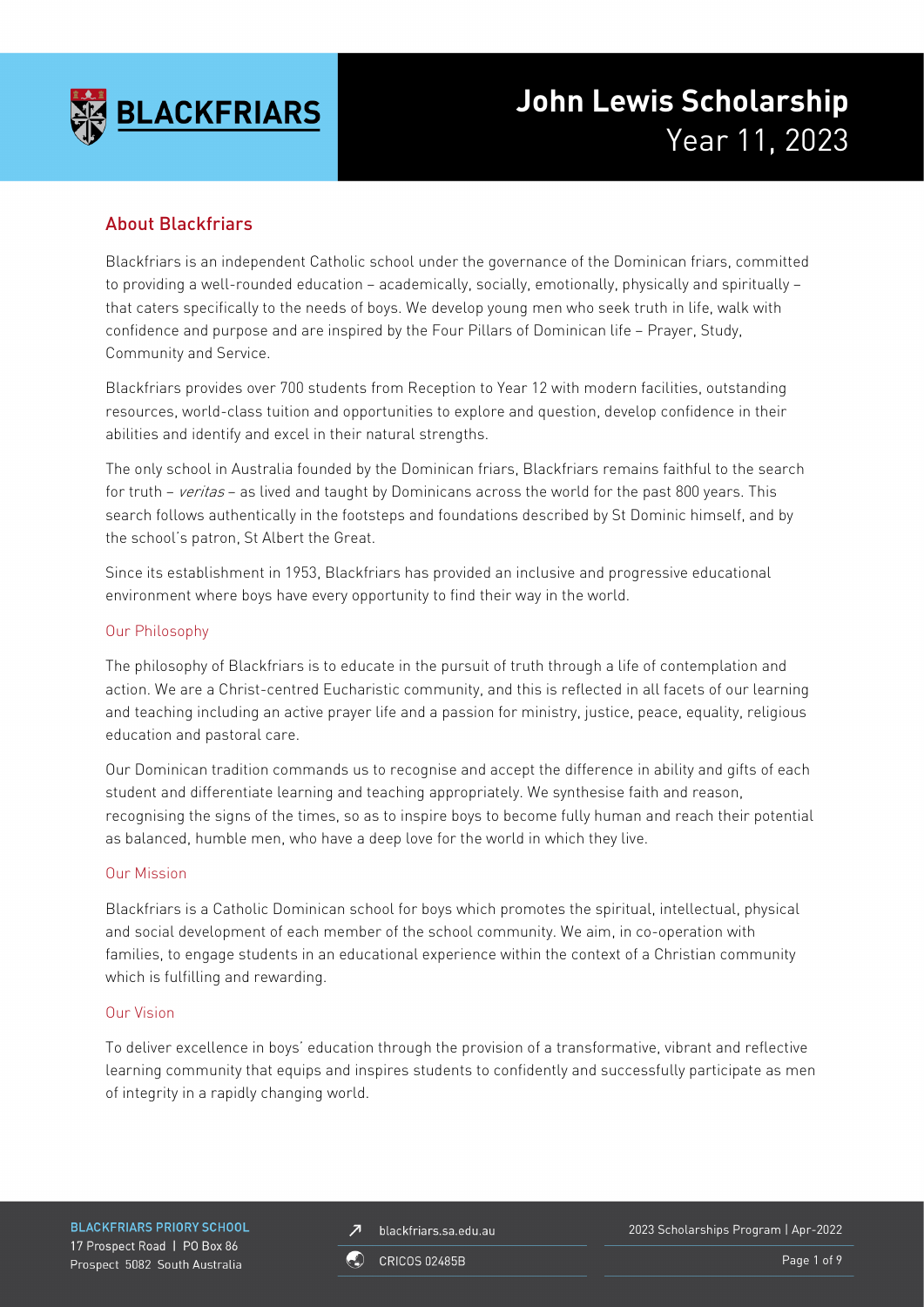

# John Lewis Scholarship

The John Lewis Scholarship is provided to assist with the tuition and school expenses for a Year 11 student attending Blackfriars. One scholarship is available annually.

The scholarship is named in recognition of Mr John Lewis, a generous benefactor of the Dominican community in Adelaide and previous owner of *Comonella / St Catharine's*, the property which comprises the Blackfriars campus.

In 1911, the substantial St Catharine's property (named after his wife by Mr James Angas Johnson in 1880) at Prospect had been purchased for £4,000 by the Lewis family who renamed it *Comonella*, after one of the families' many pastoral holdings. After the death of Mr John Lewis, the property passed into the ownership of his three daughters, Miss Lena Lewis, Mrs Olive Kirchner and Miss Margaret Lewis, who generously arranged for the sale of the property to the Dominican community at the end of 1951, leading to the establishment of Blackfriars in 1953.

Recipients of the John Lewis Scholarship receive a bursary covering the full tuition fee at Year 11 plus \$500 for approved in-school expenses (e.g. camps, excursions, uniform, stationery, etc.).

### **Eligibility**

To be eligible for the John Lewis Scholarship in 2023, the applicant must be a domestic student, enrolled and attending Blackfriars in Year 10, 2022.

A student may hold only one scholarship at any one time at Blackfriars. Should a student holding a scholarship be awarded or offered another, his parents/guardians must select one between the two.

### Selection criteria

Awarding of the John Lewis Scholarship is based on an applicant's:

- 1. commitment to exemplifying the Four Pillars of Dominican Life;
- 2. efforts to embrace a spirit of generosity; and
- 3. financial need and/or that of his parents/guardians.
- Note: The responses given to selection criteria 1 and 2 in this application are to be completed by the student/applicant only - not the parents/guardians.

**BLACKFRIARS PRIORY SCHOOL** 

blackfriars.sa.edu.au  $\overline{\mathbf{z}}$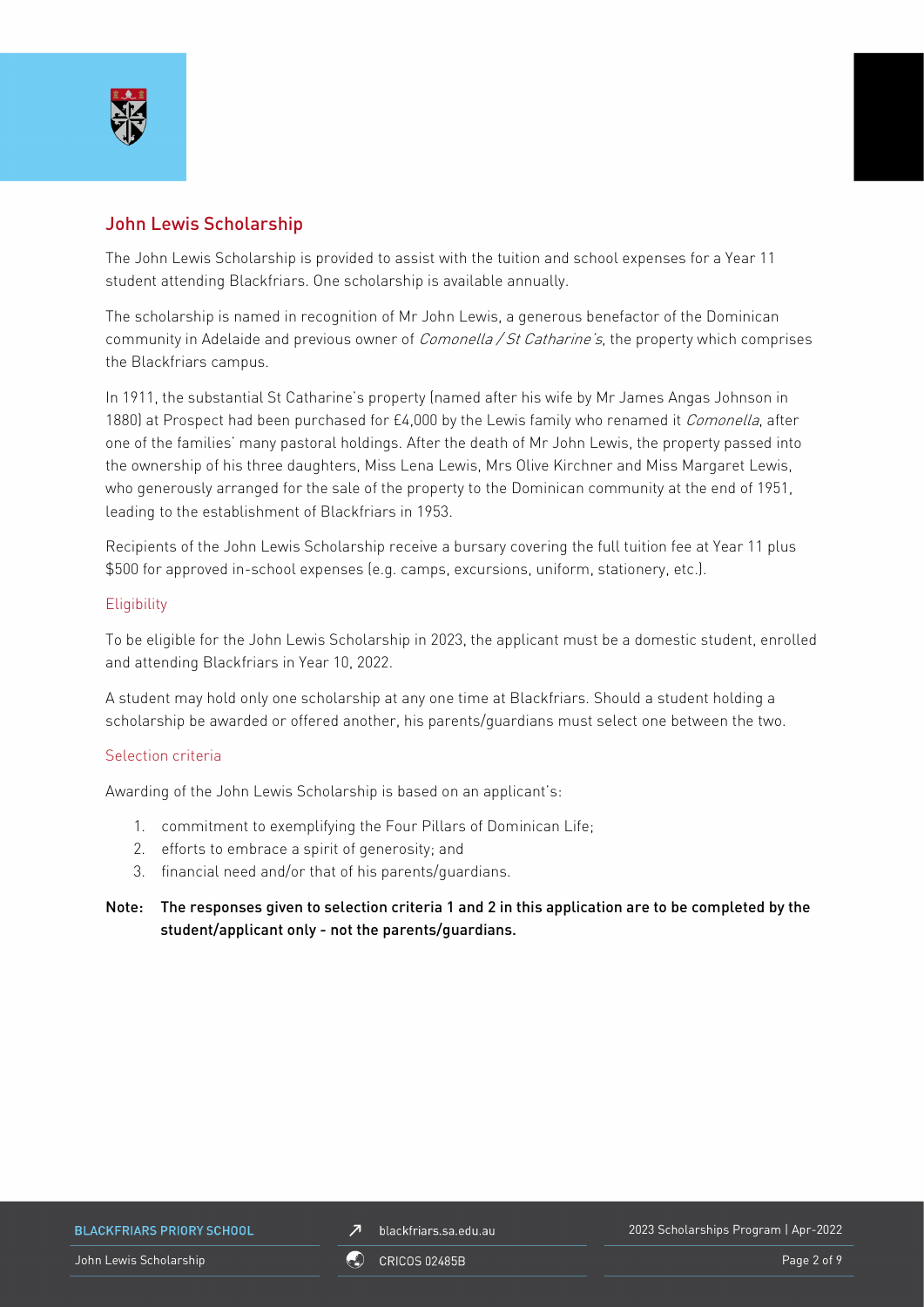

### Closing date and submission details

Applications for the 2023 John Lewis Scholarship must be received by 4pm, Tuesday 14 June 2022.

Applications can be submitted via post, emailed to [registrar@bps.sa.edu.au](mailto:registrar@bps.sa.edu.au) or delivered in person to the Blackfriars Administration, marked for the attention of:

The Scholarship Committee Blackfriars Priory School PO Box 86 PROSPECT SA 5082

All application details will remain confidential to members of the Scholarship Committee.

### Results

All applicants will be advised of the outcome of their scholarship application in due course.

#### Expectations of the scholarship recipient

Students receiving a Blackfriars scholarship will, along with their families, show a commitment towards making a positive contribution to the life of the school.

The Principal reserves the right to revoke a scholarship for appropriate reasons.

### Further information

For further information, please contact Blackfriars Registrar, Linda Gavranic, at [registrar@bps.sa.edu.au](mailto:registrar@bps.sa.edu.au) or during office hours on 08 8169 3954.

**BLACKFRIARS PRIORY SCHOOL** 

 $\n *J*\n blackfriars.sa.edu.au\n$ 

2023 Scholarships Program | Apr-2022

John Lewis Scholarship Page 3 of 9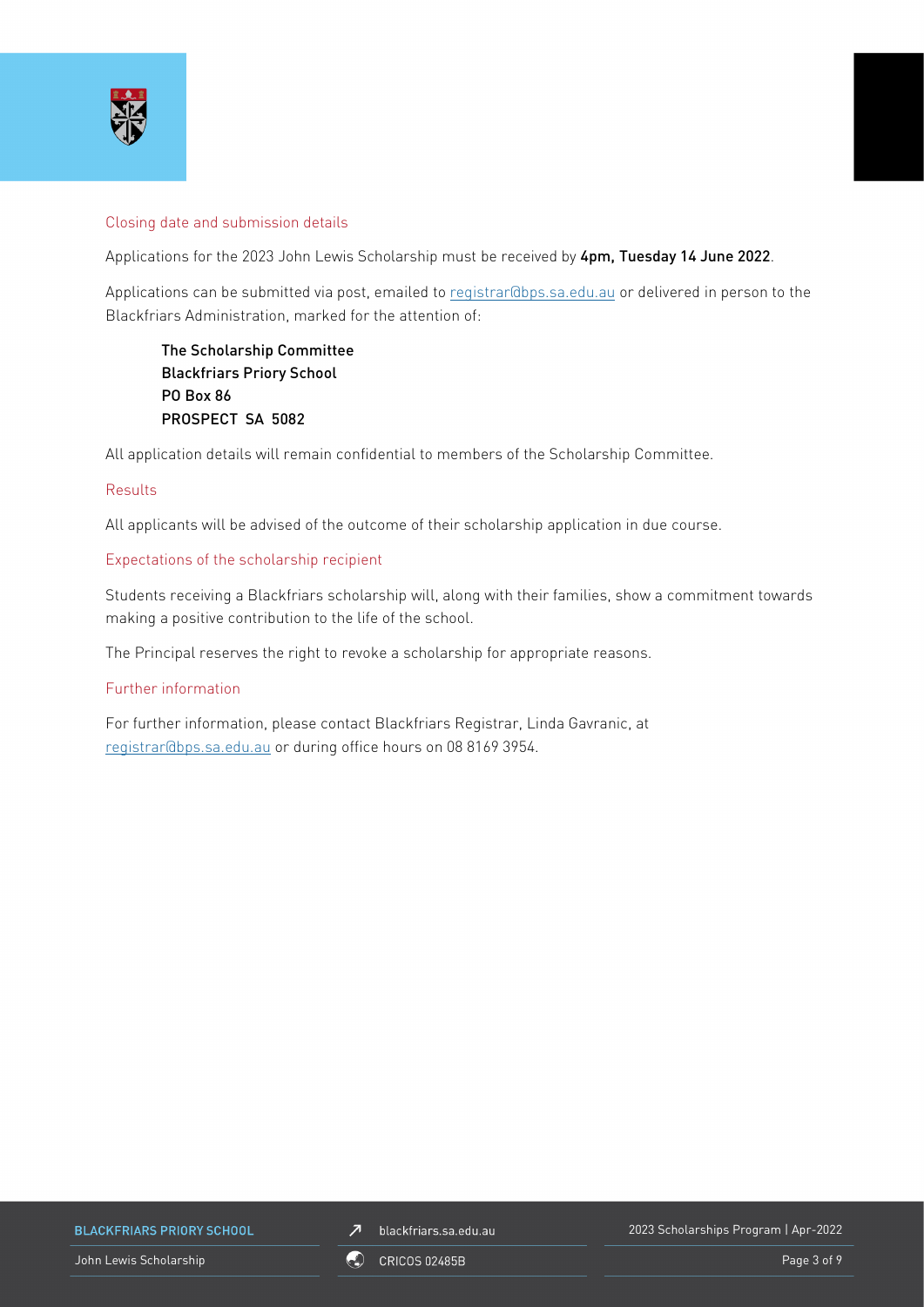

# Student/Applicant details

| Surname:                                                                                                                     |  |                       |           |  |        |
|------------------------------------------------------------------------------------------------------------------------------|--|-----------------------|-----------|--|--------|
| Given name(s):                                                                                                               |  |                       |           |  |        |
| Date of birth:                                                                                                               |  |                       |           |  |        |
| Street address:                                                                                                              |  |                       |           |  |        |
| Suburb:                                                                                                                      |  |                       | Postcode: |  |        |
| Year started at Blackfriars:                                                                                                 |  |                       |           |  |        |
| Current year level:                                                                                                          |  | Teacher / Home Group: |           |  |        |
| Parish:                                                                                                                      |  |                       |           |  |        |
| Parish priest:                                                                                                               |  |                       |           |  |        |
| Is the student currently receiving a scholarship or other financial assistance<br>(e.g. School Card, Youth Allowance, etc.)? |  |                       |           |  | $O$ No |
| If Yes, please specify:                                                                                                      |  |                       |           |  |        |

# Parent/Guardian 1

| Title:                   |  | OMr OMrs OMs OMiss ODr |  |
|--------------------------|--|------------------------|--|
| Surname:                 |  |                        |  |
| Given name:              |  |                        |  |
| Relationship to student: |  |                        |  |
| Occupation:              |  |                        |  |
| Mobile phone:            |  |                        |  |
| Email:                   |  |                        |  |

# Parent/Guardian 2

| Title:                   |  | OMr OMrs OMs OMiss ODr |  |
|--------------------------|--|------------------------|--|
| Surname:                 |  |                        |  |
| Given name:              |  |                        |  |
| Relationship to student: |  |                        |  |
| Occupation:              |  |                        |  |
| Mobile phone:            |  |                        |  |
| Email:                   |  |                        |  |

**BLACKFRIARS PRIORY SCHOOL** 

 $\n *J*\n blackfriars.sa.edu.au\n$ 

2023 Scholarships Program | Apr-2022

John Lewis Scholarship **Contract Contract Contract Contract Contract Contract Contract Contract Contract Contract Contract Contract Contract Contract Contract Contract Contract Contract Contract Contract Contract Contract**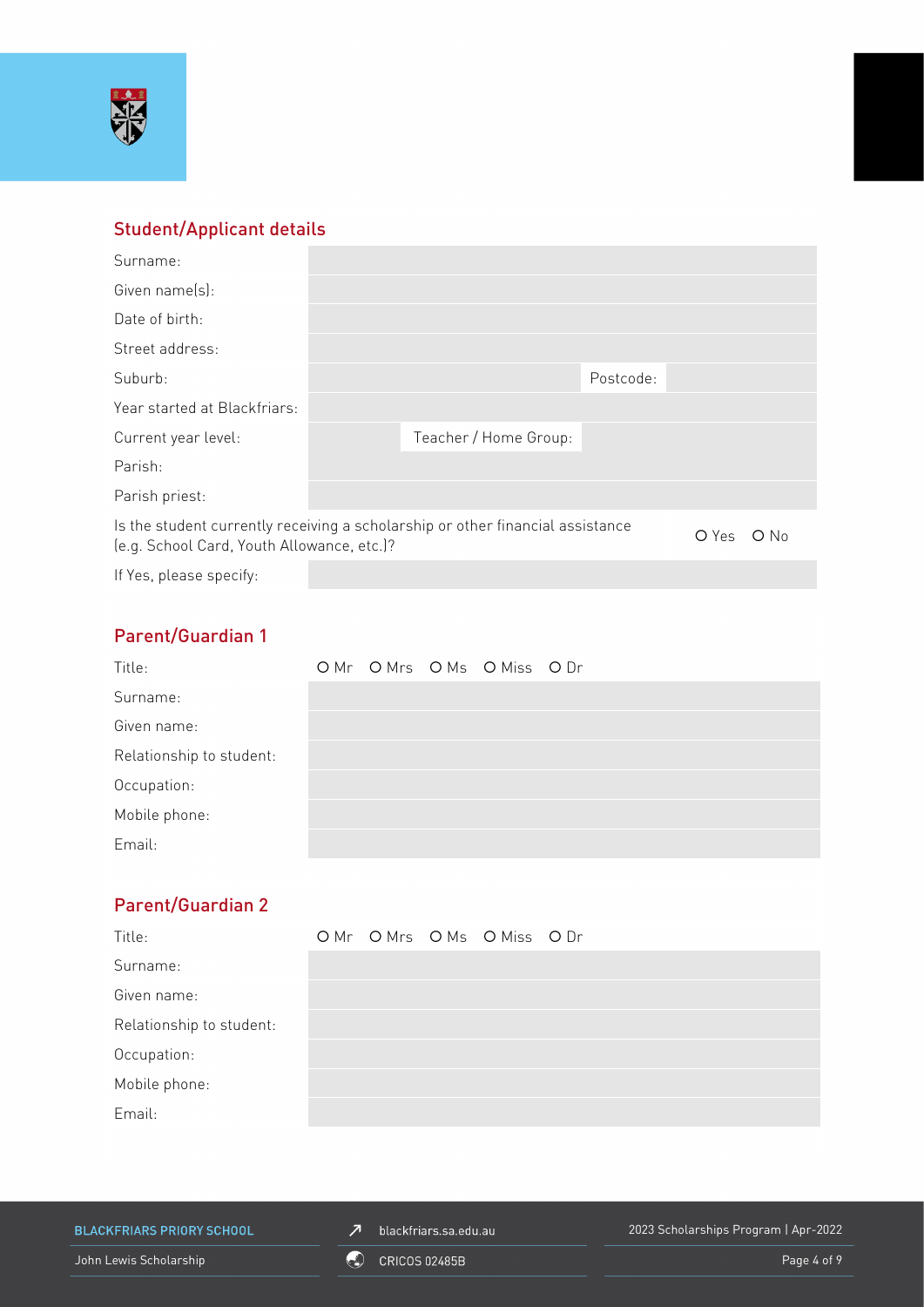

# Family information

Names and ages of applicant's siblings (if applicable):

# Acceptance of scholarship conditions

- $\Box$  I/We accept that the recipient of the scholarship will, along with their family, show a commitment towards making a positive contribution to the life of Blackfriars.
- $\Box$  I/We understand that the Principal reserves the right to revoke a scholarship for appropriate reasons.
- $\Box$  I/We understand that a student may hold only one scholarship at any one time at Blackfriars.
- $\Box$  I/We understand that if the recipient of the scholarship were to subsequently transfer to another school prior to graduation, the family is liable to repay the full value of the scholarship to Blackfriars.
- $\square$  The responses provided to selection criteria 1 and 2 are the work of the student/applicant.

### **Signatures**

| Student/Applicant: | Date: |  |
|--------------------|-------|--|
| Parent/Guardian 1: | Date: |  |
| Parent/Guardian 2: | Date: |  |

**BLACKFRIARS PRIORY SCHOOL** 

 $\n *J*\n blackfriars.sa.edu.au\n$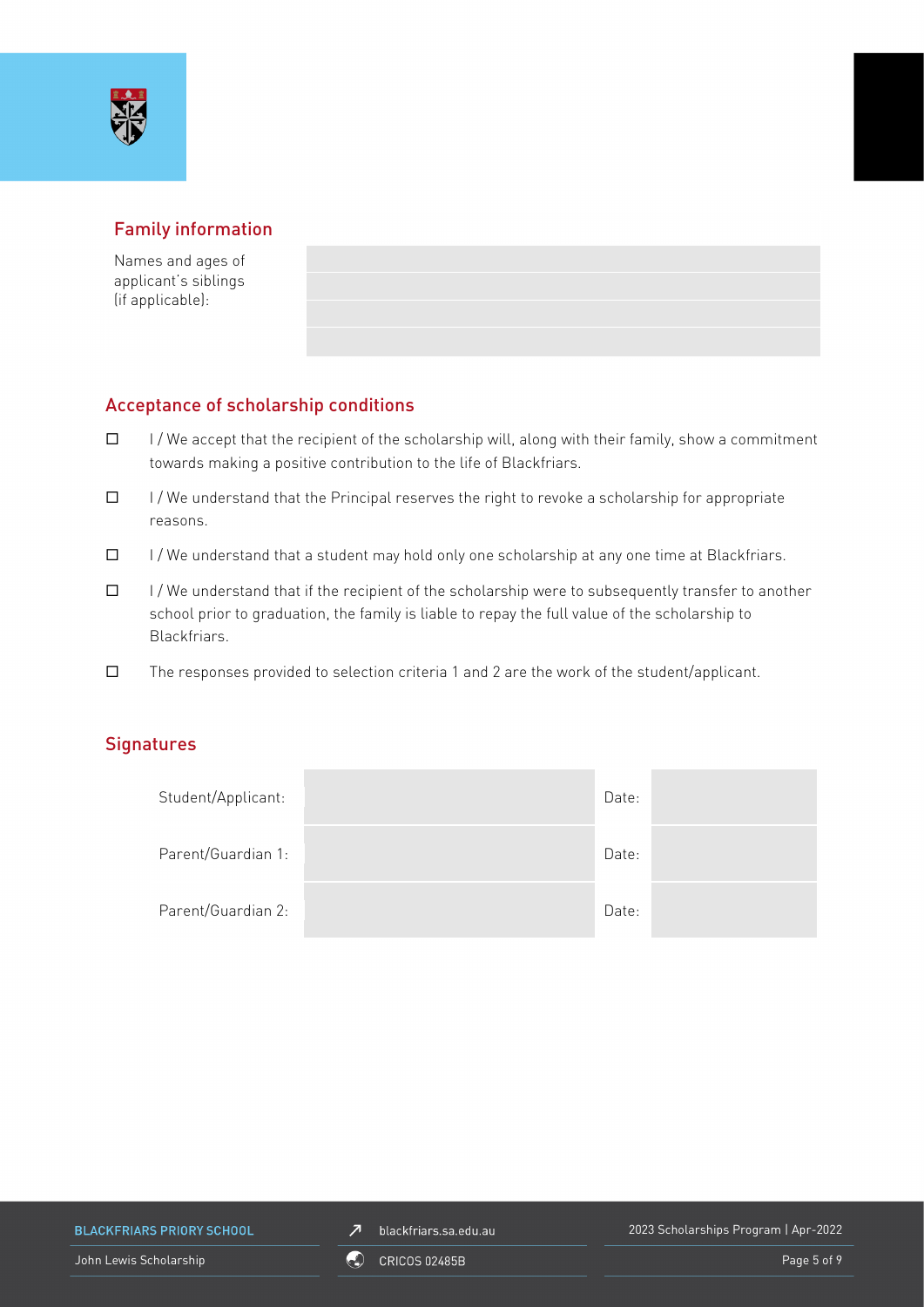

### Responses to selection criteria

### 1. Four Pillars of Dominican Life

Blackfriars is built upon the Four Pillars of Dominican Life - Prayer, Study, Community and Service. Please provide an explanation of how you embody the values of the Four Pillars in your life either at school, home or in the wider community.

Prayer

#### **Study**



**BLACKFRIARS PRIORY SCHOOL** 

John Lewis Scholarship **Contract Contract Contract Contract Contract Contract Contract Contract Contract Contract Contract Contract Contract Contract Contract Contract Contract Contract Contract Contract Contract Contract** 

 $\n *J*\n blackfriars.sa.edu.au\n$ 

2023 Scholarships Program | Apr-2022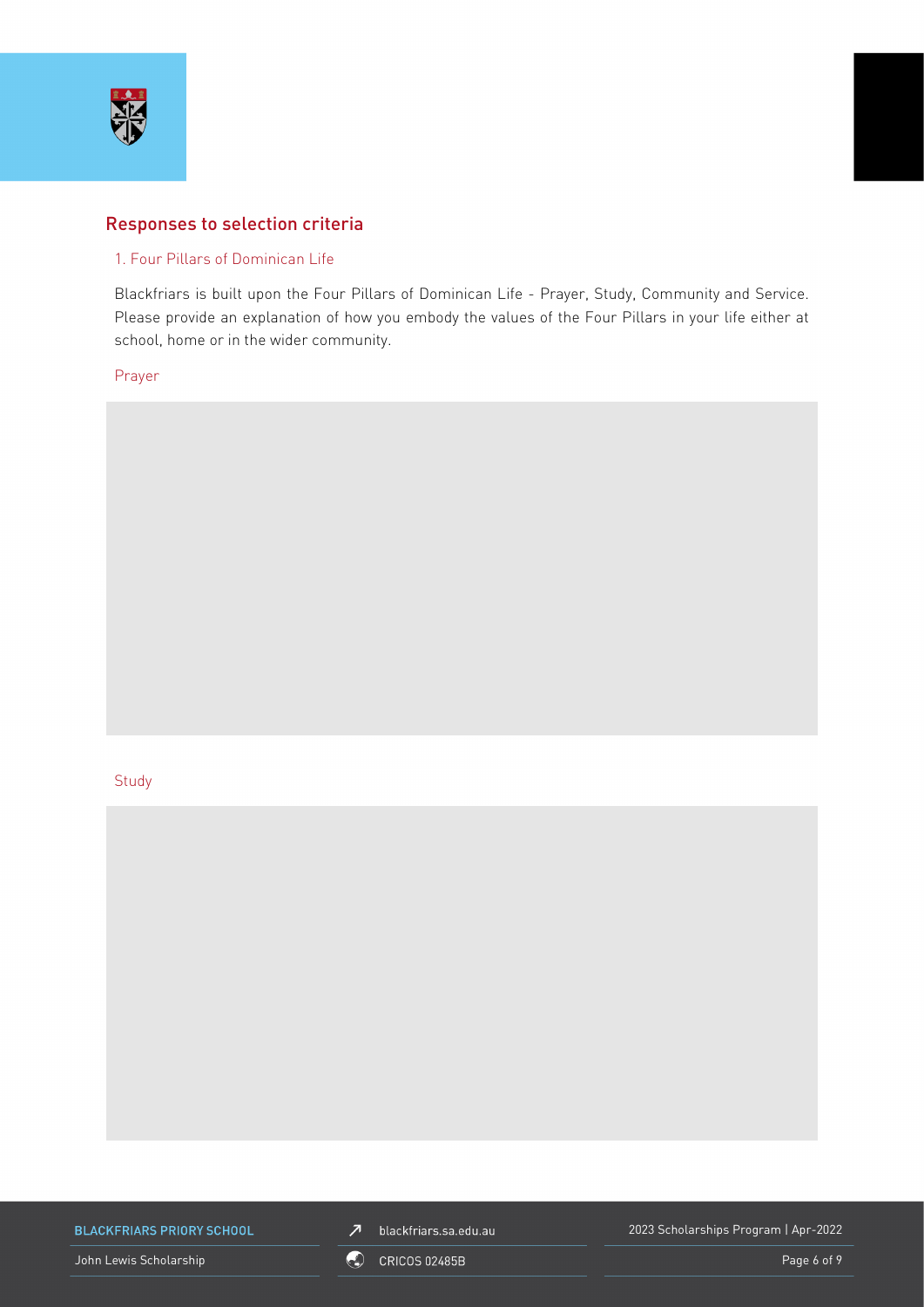

### Community

### Service

**BLACKFRIARS PRIORY SCHOOL** 

John Lewis Scholarship **Contract Contract Contract Contract Contract Contract Contract Contract Contract Contract Contract Contract Contract Contract Contract Contract Contract Contract Contract Contract Contract Contract** 



2023 Scholarships Program | Apr-2022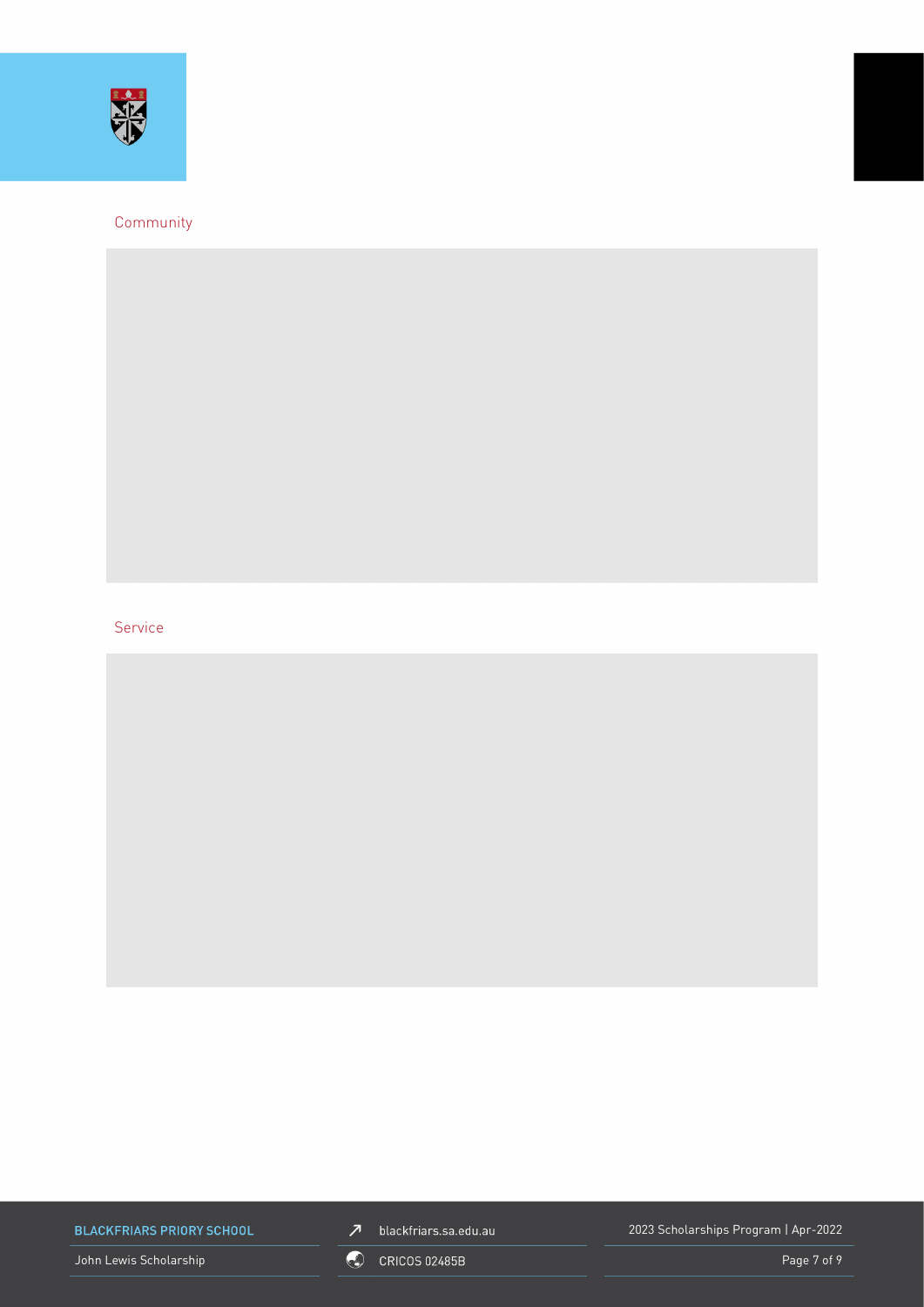

### 2. Spirit of generosity

The scholarship is named in recognition of Mr John Lewis, a generous benefactor of the Dominican community in Adelaide and previous owner of *Comonella / St Catharine's*, the property which comprises the Blackfriars campus.

Through their provision of St Catharine's House and the surrounding grounds, the Lewis family expressed true kindness towards the Dominicans. Their generosity continued over the years with their ongoing support to Blackfriars and local community. Such benevolence has ensured that Mr Lewis and his family will always be remembered as an important part of our school's history.

How have you embraced the spirit of generosity and kindness in your life either at school, home and/or in the wider community?

**BLACKFRIARS PRIORY SCHOOL** 

John Lewis Scholarship **Page 8 of 9** CRICOS 02485B COMPUTER CONTROL INC. The Page 8 of 9

 $Z$  blackfriars.sa.edu.au

2023 Scholarships Program | Apr-2022